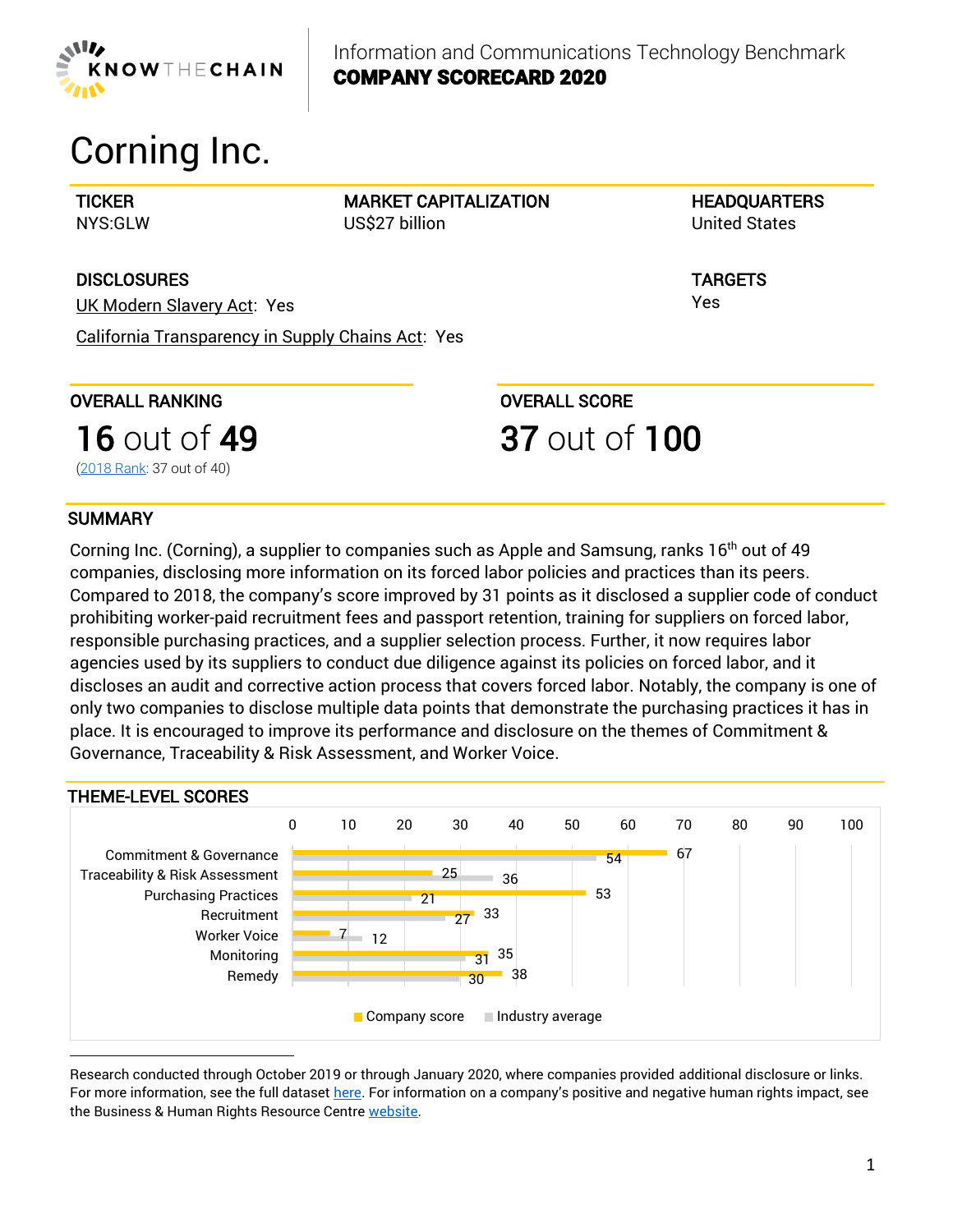

### **KEY DATA POINTS**

SUPPLIER LIST No

AVERAGE SUPPLIER SCORE N/A

HIGH-RISK SOURCING COUNTRIES Likely from Malaysia and/or China<sup>1</sup>

NO-FEE POLICY Yes (Employer Pays Principle)

REMEDY FOR SUPPLY CHAINS WORKERS No

### **LEADING PRACTICES**

Purchasing Practices: Corning discloses data points on its responsible purchasing practices, which may reduce the risks of forced labor in its supply chains. It reports that 97% of its suppliers that are categorized as small and disadvantaged are paid within 60 days or less and that only 15% of orders with its suppliers are changed after an order is placed. In addition, it discloses that the average length of its contracts with suppliers is two years.

#### **NOTABLE FINDINGS**

Management and Accountability: Corning outlines the team responsible for supplier managementand notes that the team addresses the risks of forced labor in its supply chains. It also discloses that the Corporate Relations Committee of its Board of Directors has oversight of the strategies and policies that relate to supply chains and human rights and that the committee meets five times a year to discuss "relevant topics."

Integration into Supplier Contracts: The company discloses that 100% of its supplier contracts and purchase orders incorporate a requirement to comply with its supplier code of conduct, which prohibits forced labor. In addition, it reports that its suppliers are required to include such provisions in agreements with their own suppliers.

Monitoring and Responsible Recruitment: The company discloses that labor agents used by its suppliers must conduct due diligence on their own sub-agents to ensure compliance with its supplier code of conduct.

## **OPPORTUNITIES FOR IMPROVEMENT**

Commitment & Governance: The company is encouraged to engage with relevant stakeholders on forced labor and human trafficking (e.g., policy makers, worker rights organizations, or local NGOs) in countries in which its suppliers operate. The company is also encouraged to participate actively in one or more pertinent multi-stakeholder or industry initiatives.